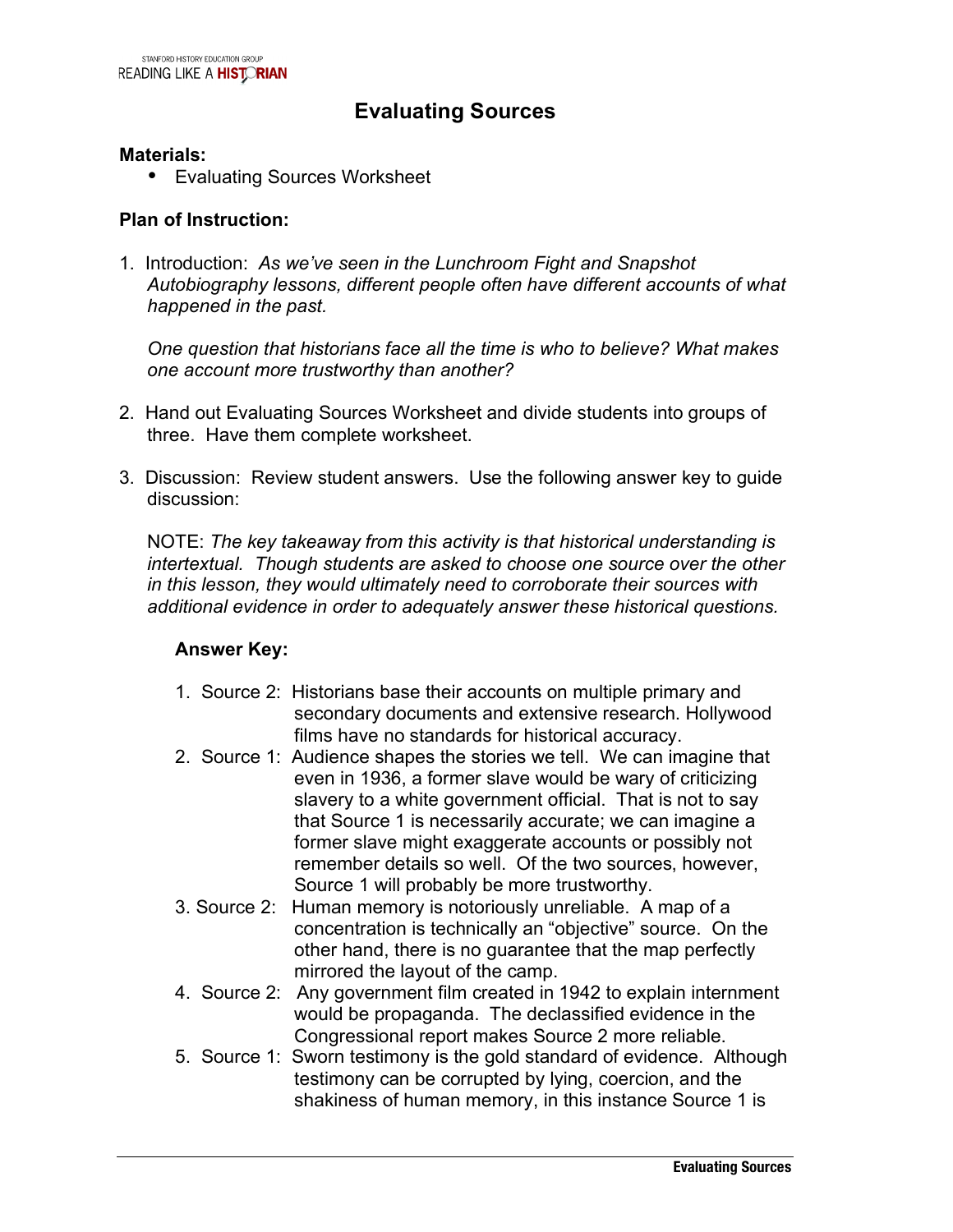more reliable than a public speech by a General whose reputation is on the line.

6. Neither: Textbooks from the 1980s tended to overlook and/or neglect the experiences and accounts of Native Americans. On the other hand, a newspaper account from 1876 would likely have lacked credible evidence about the battle and/or have been biased towards Custer and his men.

© Copyright 2009, Avishag Reisman and Bradley Fogo.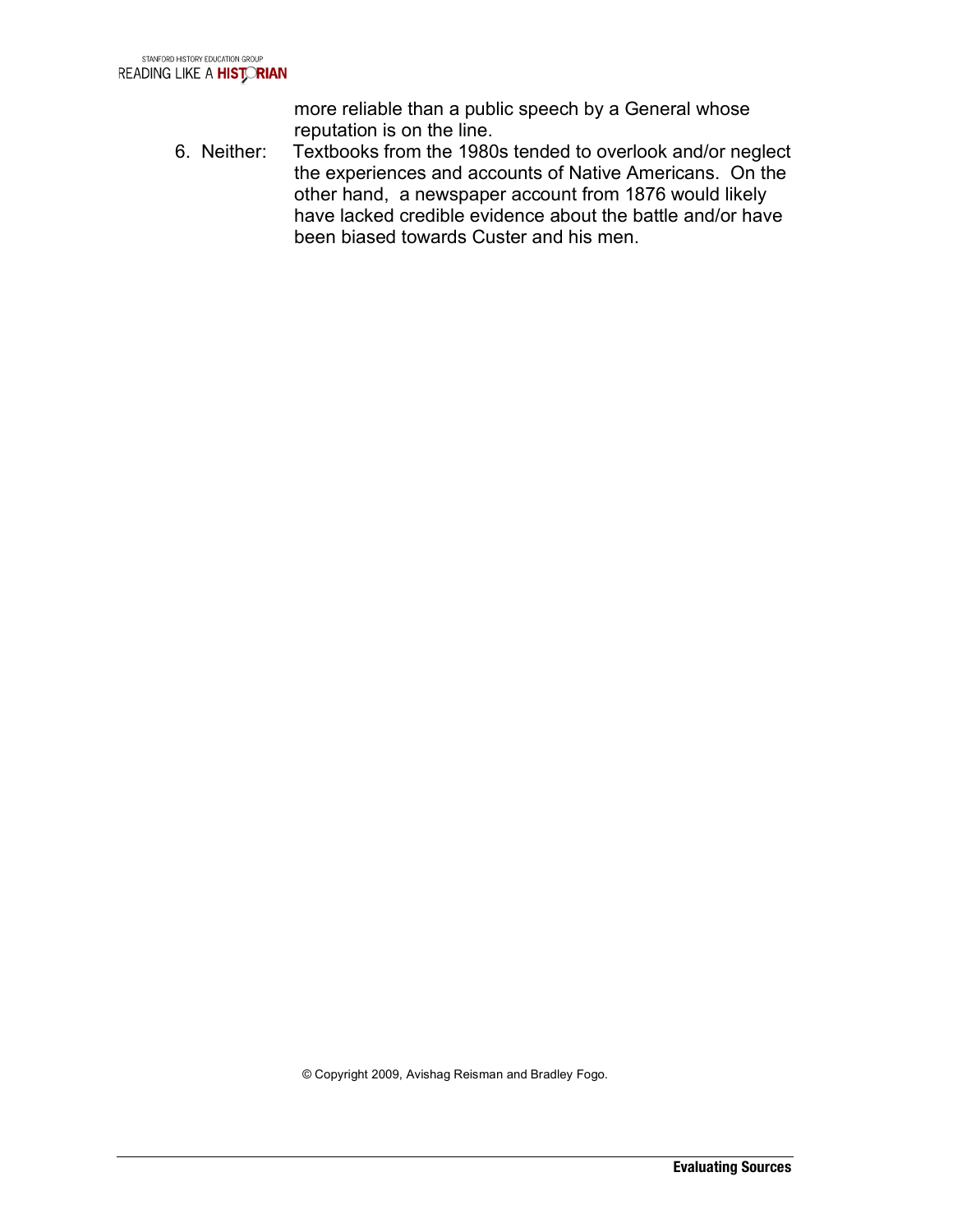**Name\_\_\_\_\_\_\_\_\_\_\_\_\_\_\_**

# **Evaluating Sources**

- **1. Historical Question**: Who was present at the signing of the Declaration of Independence?
	- **Source 1:** Hollywood movie about the American Revolution made 2001.
	- **Source 2:** Book written by a famous historian who is an expert on the American Revolution, published in 1999.

## **Which do you trust more? Why?**

- **2. Historical Question:** What was slavery like in South Carolina?
	- **Source 1:** Interview with former slave in 1936. The interviewer is a black man collecting oral histories for the Federal Writers' Project.
	- **Source 2:** Interview with former slave in 1936. The interviewer is a white woman collecting oral histories for the Federal Writers' Project.

**Which do you trust more? Why?**

**3. Historical Question:** What was the layout of the Nazi concentration camp Auschwitz?

**Source 1:** Interview with 80 year-old Holocaust survivor in 1985.

**Source 2:** Map of concentration camp found in Nazi files.

**Which do you trust more? Why?**